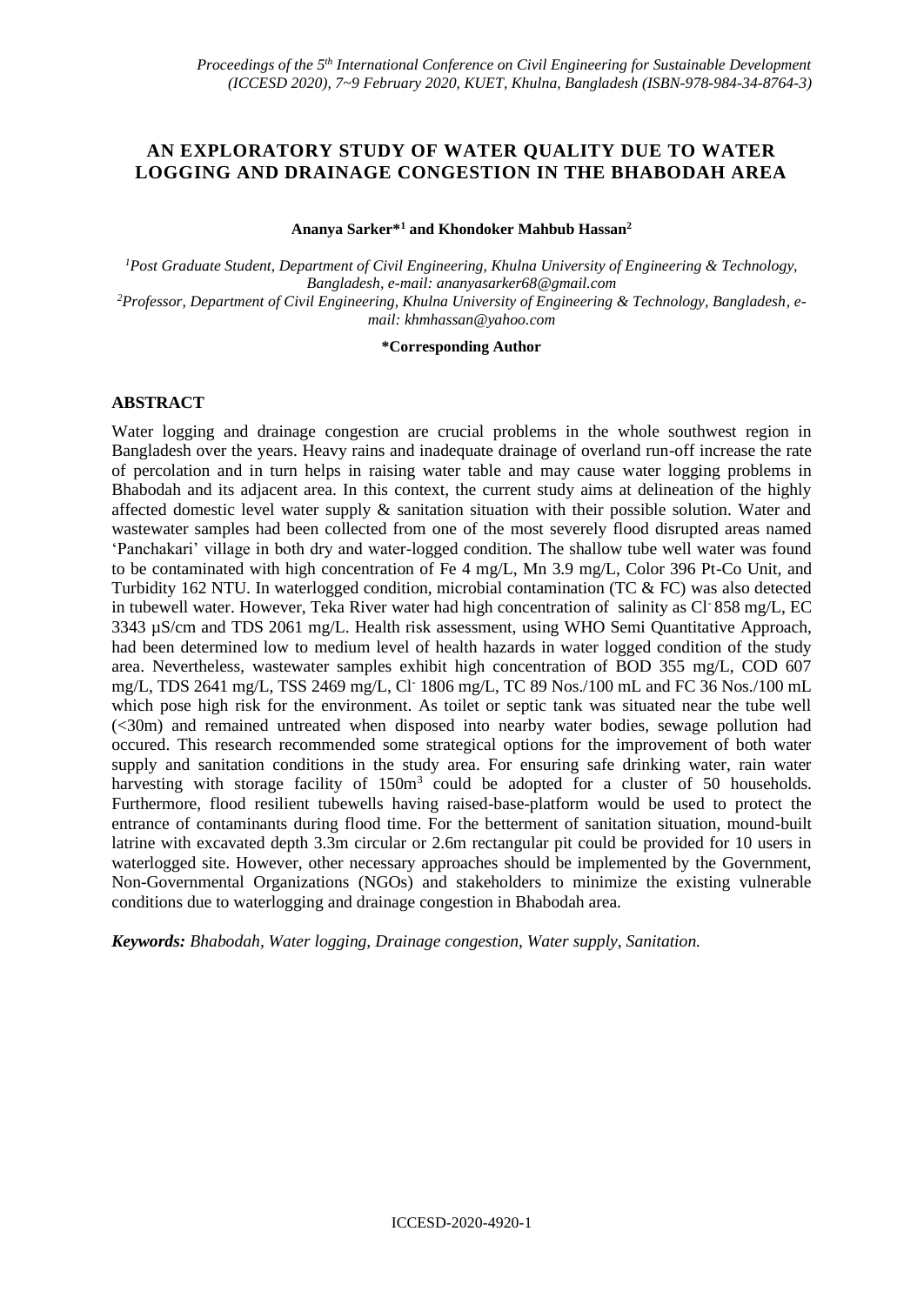*5 th International Conference on Civil Engineering for Sustainable Development (ICCESD 2020), Bangladesh*

## **1. INTRODUCTION**

Bangladesh is generally considered to be one of the most vulnerable regions in the world to climate change induced sea level rise (Ahmed, 2005). Water logging has been affecting about one million people in Bangladesh during the past two decades leading to large scale damages to crop, employment, livelihoods, and national economy (Rahman, 1995; Ahmed, 1998). It involves deterioration of drainage condition in coastal active tidal rivers of south-west Bangladesh which are main rain water drainage network for coastal polders and low lying beels. The Coastal Embankment Project (CEP) of early 1960s and the commissioning of Farakka Barrage in 1975 had a negative impact upon the geo morphological characteristics of south west part of Bangladesh which accelerated the process of sedimentation in the riverbeds and sluice gates became inoperable (Sarker, 2004; DHV-WARPO, 2000). In the early 70s, the presence of polders restricts the natural tidal flows from upstream and prevents sedimentation on the low-lying lands. As a result, polder areas were suffering from water logging and drainage congestion for quite long periods and that in turn caused large scale environmental, social and economic degradation (IWM, 2010).

Drainage problem of Bhabodah in Jashore district became very severe due to siltation and river encroachment in the main river systems (IWM, 2017). This area is crisscrossed by 7 main rivers and 27 beels. The rate of sedimentation in the Hari-Telegati River from February to April is about 1.2 million tons due to reduced source of flow; these sediments are deposited at river bed. As a result, water drainage capacity decreases gradually for increasing height of river bed with respect to nearby beels. Rain water cannot drain out anywhere naturally by beels and khals and get trapped in beels submerging homesteads, farmlands, roads and educational institutions. It was not possible to conduct TRM at beel Kapalia in 2012. From then, TRM could not be implemented in Bhabodah & its adjacent area. After 2013, rivers are silted up losing its navigability and became waterlogged. About 73,400 hectres of land went under water in 2016-2017. About 70 villages in 5 unions of Abhaynagar Upazila, 100 villages in 16 unions of Manirampur Upazila, 140 villages in 9 unions of Keshabpur Upazila and 69 villages in 5 unions of Jessore Sadar Upazila were severely affected due to drainage congestion. An estimated affected household of 2, 14, 729 nos. and about 8,89,818 populations had been affected during prolonged drainage congestions in 2016 (IWM, 2017). Prolonged water-logging has caused significant displacement presenting humanitarian challenges in safe water supply, sanitation facilities & shelter security. Drinking water is scarce and people use contaminated flood water for washing utensils, clothes, etc. causing various skin and water-borne diseases. Due to lack of sanitation facilities in many areas close to rivers, abundance of Escherichia coli is extremely high and use of river water is cause of gastro-intestinal diseases (IWM, 2017). They cannot use pit latrine because of submerging in flood water and temporary latrines are constructed by the govt. authority. In this context, an in-depth study is imperative to delineate the highly affected domestic level water supply & sanitation situation with their possible solution.

## **2. METHODOLOGY**

The research related field work was conducted at Bhabodah area of Jashore district located in the south-west region of Bangladesh within Khulna division shown in figure 1 & 2. To investigate domestic water supply and sanitation situation, 8 water samples in dry and water logged condition and 3 wastewater samples in waterlogged condition were collected from mostly affected community in Bhabodah, named 'Panchakari'. Collection, transportation and storage of water samples will be done following laboratory standard methods. And then some improvement options for water and sanitation system were proposed. Various physical, chemical, and biological water quality parameters were tested in 'Environmental Engineering Laboratory' at KUET.

For laboratory analyses, standard methods were followed. pH, color, turbidity was determined by electrometric method using pH meter, spectrophotometer and digital turbidimeter, respectively.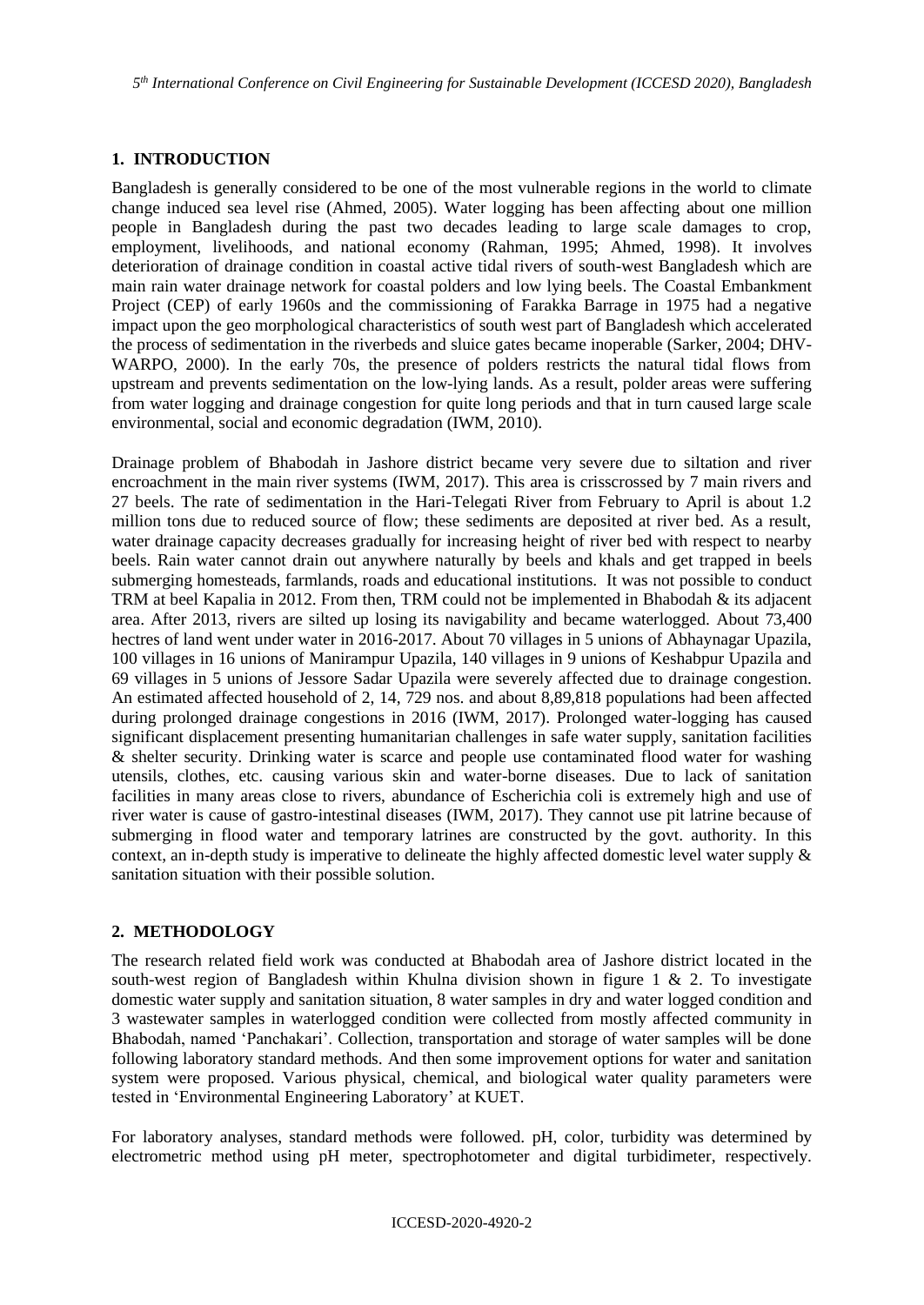Dissolved Oxygen (DO) and Chemical Oxygen Demand (COD) were performed by membrane electrode method and closed reflux titrimetric method.





Fig.1: Study area Fig.2: Selected affected area adjacent to Bhabodah

Biochemical Oxygen (BOD) was carried out using BOD bottles and stored in incubator for 5 days. Total Dissolved Solids (TDS) and Total Suspended Solid (TSS) were determined by gravimetric method. Iron (Fe), Manganese (Mn), Nitrate (NO<sub>3</sub>), Sulphate (SO<sub>4</sub><sup>2</sup>) and Phosphate (PO<sub>4</sub><sup>3</sup>) were determined by spectrophotometer using ferrover; Sodium powder citrate & sodium periodate; nitrover-5; sulfaver-4 and Potassium per sulphate Powder pillow, respectively. Chloride (Cl<sup>-</sup>) and hardness tests were performed by titration method. Silver nitrate  $(AgNO<sub>3</sub>)$  and  $K<sub>2</sub>CrO<sub>4</sub>$  indicator were used for Cl<sup>-</sup>. pH buffer solution, Erichrome Black T dye and EDTA were used for hardness test. Total Coliform (TC) & Faecal Coliform (FC) were determined using X-MG Agar and Membrane Filter with 24 hours incubation. Semi-quantitative risk assessment for water and wastewater were followed by WHO and risk score was calculated using the following methodology:

|                      |                    | Consequence or Severity |                    |                         |                |              |  |                          |                       |                |                |                |                    |                  |                |
|----------------------|--------------------|-------------------------|--------------------|-------------------------|----------------|--------------|--|--------------------------|-----------------------|----------------|----------------|----------------|--------------------|------------------|----------------|
|                      |                    | $\ominus$               | $\widehat{\alpha}$ | $\widehat{\mathcal{E}}$ | $\bigoplus$    | $\odot$      |  |                          |                       |                | SEVERITY (S)   |                |                    |                  |                |
|                      |                    |                         | ت<br>Minor         | ate                     | Major          |              |  |                          |                       |                | Insignificant  | Minor          | Moderate           | Major            | Catastrophic   |
|                      |                    | Insignificant           |                    | Moder:                  |                | Catastrophic |  |                          |                       |                |                | $\overline{2}$ | 4                  | 8                | 16             |
|                      | Almost Certain (5) | 5                       | 10                 | 15                      | 20             | 25           |  | $\widehat{\mathrm{d}}$   | Very unlikely         |                |                | $\overline{2}$ | 4                  | 8                | 16             |
|                      | Likely (4)         | 4                       | 8                  | 12                      | 16             | 20           |  | EOOH                     | Unlikely              | $\overline{c}$ | $\overline{c}$ | 4              | 8                  | 16               | 32             |
|                      | Possible $(3)$     | 3                       | 6                  | $\mathbf Q$             | 12             | 15           |  |                          | Possible              | 3              | 3              | 6              | 12                 | 24               | 48             |
| Likelihood           | Unlikely (2)       | $\overline{2}$          | $\overline{4}$     | 6                       | 8              | 10           |  |                          | Likely                | 4              | 4              | 8              | 16                 | 32               | 64             |
|                      | Rare $(1)$         |                         | $\overline{2}$     | 3                       | $\overline{4}$ | 5            |  | <b>LIKEL</b>             | <b>Almost Certain</b> | 5              | 5              | 10             | 20                 | 40               | 80             |
| <b>Risk Score</b>    |                    | $\leq 5$                |                    | $15 - 5$                |                | $>15$        |  | Risk Score $R = (L)x(S)$ |                       |                | <6             |                | $7 - 12$           | $13 - 32$        | $>32$          |
| <b>Risk Severity</b> |                    | Low                     |                    | Medium                  |                | High         |  | Risk level               |                       |                | Low Risk       |                | <b>Medium Risk</b> | <b>High Risk</b> | Very High Risk |

Table.1: Risk matrix for water Table.2: Risk matrix for sanitation

*Risk Score, R = Likelihood (L) x Severity (S)* (1)

| As an improvement option for water quality, rain water harvesting system is proposed following the |  |  |  |  |  |  |
|----------------------------------------------------------------------------------------------------|--|--|--|--|--|--|
| mass-curve method.                                                                                 |  |  |  |  |  |  |

[P=Total estimated population and q=Per capita daily water consumption in lpcd]

*Monthly Yield (m<sup>3</sup>/month),*  $Q = (C * I * A)/1000$  (3) [C=Runoff coefficient= 0.7; I=Average monthly rainfall intensity (mm) and A=Catchment area (m<sup>2</sup>)]

As an improvement option for sanitation, pit latrine is calculated by using all the equations. *Effective volume of the pit (m<sup>3</sup>),*  $V = 1.33 \times C^* P^* N$  *(4)* (4)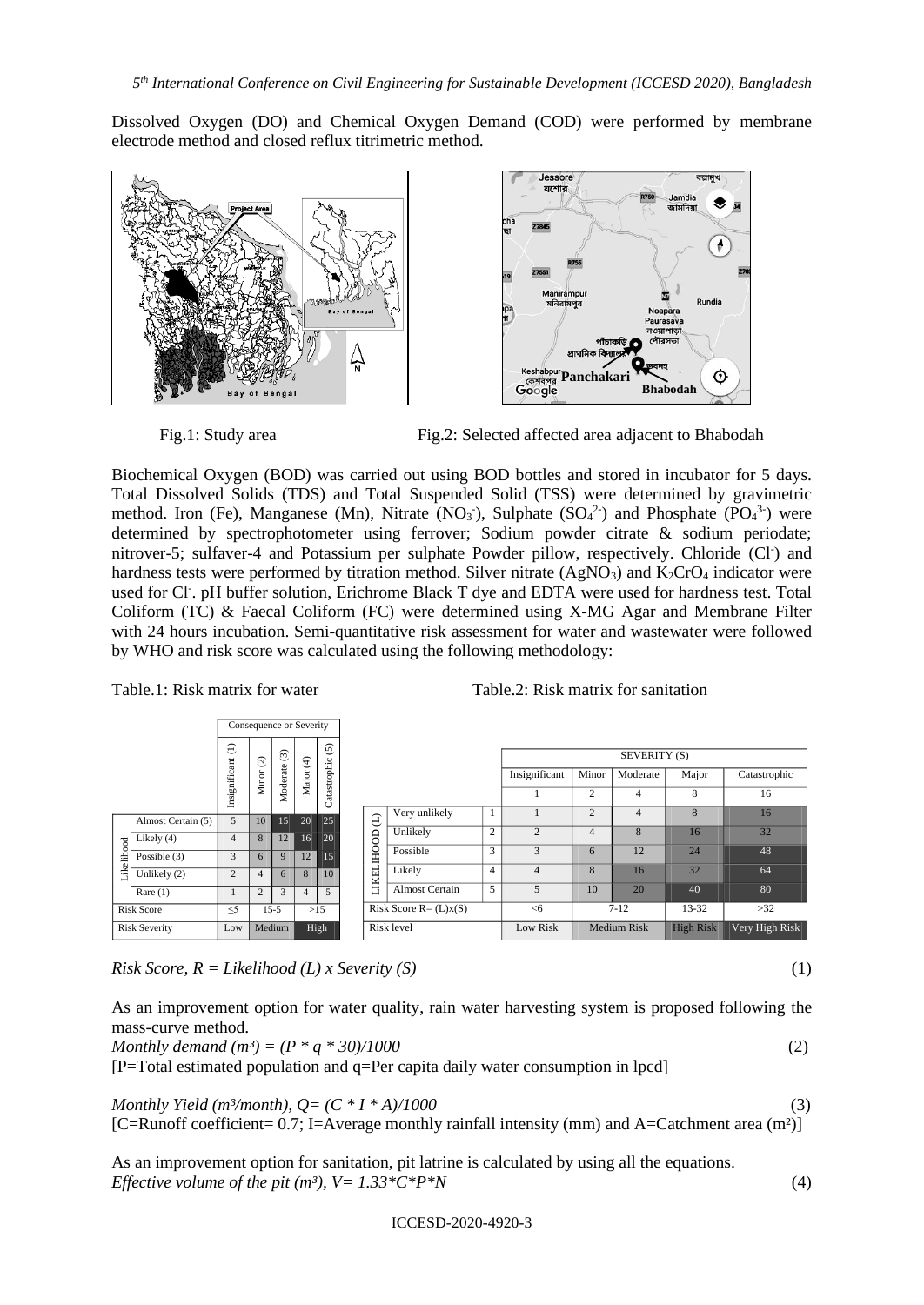[C=Solids accumulation rate=0.06 m<sup>3</sup>/person/year for dry pit; P=No. of latrine users and N=Design life in years] Depth of the pit= V/A [For circular pit,  $A = (\pi D^2)/4$ ; for rectangular

## **3. RESULTS AND DISCUSSION**

## **3.1 Field Observation**

Field investigation was made to know previous and present conditions of the study area. Water rose about 2-2.5 ft above ground during floods in last years. Most of the people of Panchakari village usually take shelter in Panchakari Primary School for about 6 months or more during floods. Tubewells and pit toilets get inundated and become unusable. About 2-3 nos. of temporary latrines and shallow tubewells had been constructed by the Govt. Authority. People use pond water for cooking and shallow tubewells for drinking purpose. In 2018, for river dredging and not for raining so much, water level rose only upto 2.9 mMSL while in previous years a maximum of 4.0 mMSL.



Fig.3: Water logged condition in 2016 Fig.4: Water logged condition in 2018



# **3.2 Water Quality in Dry and Water-logged Conditions**

The results are presented by taking consecutive three months average data for both dry & waterlogged condition & are shown in table 3 & 4.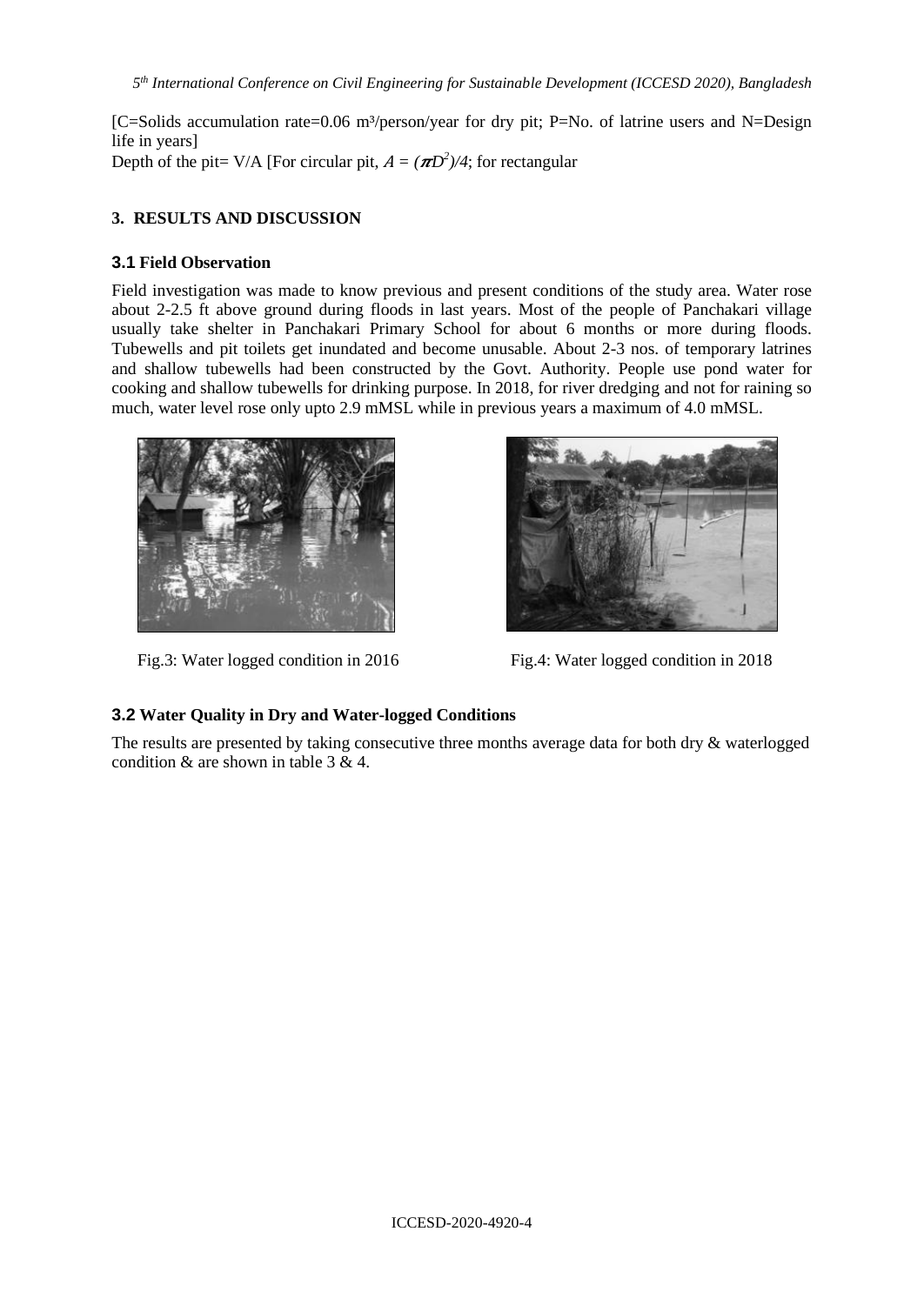| <i><b>Sample</b></i>         |                                |                  |              |              |                  | $\ast$         | $\ast$           | $\ast$           | $\star$          |                  |
|------------------------------|--------------------------------|------------------|--------------|--------------|------------------|----------------|------------------|------------------|------------------|------------------|
| $\mathbf{Para}$              | Unit                           | $STW_1$          | <b>River</b> | Pond         | STW <sub>2</sub> | $DTW_1$        | STW <sub>3</sub> | STW <sub>4</sub> | <b>DTW</b>       | Bd.              |
| -meter $\sim$                |                                |                  |              |              |                  |                |                  |                  | $\overline{2}$   | Std.             |
| pH                           |                                | 7.01             | 7.54         | 7.67         | 7.3              | 7.68           | 7.27             | 7.39             | 7.41             | $6.5 - 8.5$      |
| Color                        | $Pt$ - $Co$                    | 396              | 191          | 282          | 196              | $\Omega$       | 53               | 37               | 28               | 15               |
| Turbidity                    | <b>NTU</b>                     | 98               | 46           | 40           | 33               | $\overline{2}$ | 3                | 3                | $\overline{4}$   | 10               |
| EC                           | $\mu$ S/cm                     | 1487             | 2175         | 513          | 689              | 756            | 1522             | 1408             | 1235             |                  |
| As                           | mg/L                           | 0.005            | $\theta$     | $\mathbf{0}$ | 0.01             | $\Omega$       | $\Omega$         | $\Omega$         | $\Omega$         | 0.05             |
| <b>TDS</b>                   | mg/L                           | 1126             | 1661         | 307          | 473              | 582            | 1163             | 1060             | 943              | 1000             |
| $Cl^{-}$                     | mg/L                           | 720              | 858          | 105          | 83               | 203            | 516              | 394              | 448              | $150 -$          |
|                              |                                |                  |              |              |                  |                |                  |                  |                  | 600              |
| Hardness                     | $mg/L$ as                      | 257              | 605          | 131          | 346              | 132            | 565              | 306              | 342              | $200 -$          |
|                              | CaCO <sub>3</sub> <sup>2</sup> |                  |              |              |                  |                |                  |                  |                  | 500              |
| Fe                           | mg/L                           | $\overline{4}$   | $\Omega$     | $\mathbf{0}$ | 0.4              | 0.1            | 0.5              | 0.3              | 0.1              | $0.3 - 1$        |
| Mn                           | mg/L                           | 3.9              | $\mathbf{0}$ | $\mathbf{0}$ | 1.5              | 0.1            | 0.3              | 0.2              | 0.1              | 0.1              |
| NO <sub>3</sub>              | mg/L                           | 1                | 0.4          | 0.1          | 0.4              | 0.4            | 0.7              | 0.5              | 0.7              | 10               |
| SO <sub>4</sub> <sup>2</sup> | mg/L                           | $\overline{0}$   | 22           | 16           | $\overline{0}$   | $\mathbf{0}$   | $\boldsymbol{0}$ | 3                | 10               | 400              |
| TC                           | Nos/100                        | $\boldsymbol{0}$ | 40           | 84           | $\theta$         | $\Omega$       | $\boldsymbol{0}$ | $\Omega$         | $\boldsymbol{0}$ | $\mathbf{0}$     |
|                              | mL                             |                  |              |              |                  |                |                  |                  |                  |                  |
| FC                           | Nos/100                        | $\overline{0}$   | 16           | 38           | $\overline{0}$   | $\overline{0}$ | $\mathbf{0}$     | $\mathbf{0}$     | $\theta$         | $\boldsymbol{0}$ |
|                              | mL                             |                  |              |              |                  |                |                  |                  |                  |                  |

Table 3: Comparison between test results & Bangladesh water quality standards for water supply in dry season

[Note: STW- Shallow Tube Well, DTW- Deep Tube Well, River- Teka river, \*Drinking purpose]

Higher value of color, turbidity and TDS make aesthetic problem for maximum samples. River water showed the highest value of EC both in dry (3342.7µS/cm) and waterlogged condition (2175µS/cm) for saline water intrusion when opening Bhabodah sluice gate. Significant increase in EC in waterlogged condition indicates the entrance of polluting discharges into water. However, DoE std. of EC value is  $350\mu$ S/cm and Bd. Std. for irrigation and fisheries is 750 & 1000  $\mu$ S/cm respectively. So pond water can be used for irrigation and fisheries. Again, samples exhibit slight variations from std. limit of Fe, Mn & Cl<sup>-</sup>. Higher value of TC/FC may cause adverse health hazards for both human & animals and results in spreading of water-borne diseases among residents of the community if especially pond & river water is used without treatment. No TC/FC was found in ground water samples in dry season and is safe to use. But in waterlogged condition, microbial contamination (TC/FC) was detected for the presence of wastewater and many of the pathogenic organisms from nearby pit toilets which are unsuitable for use. So special attention need to be given to protect water from being contaminated.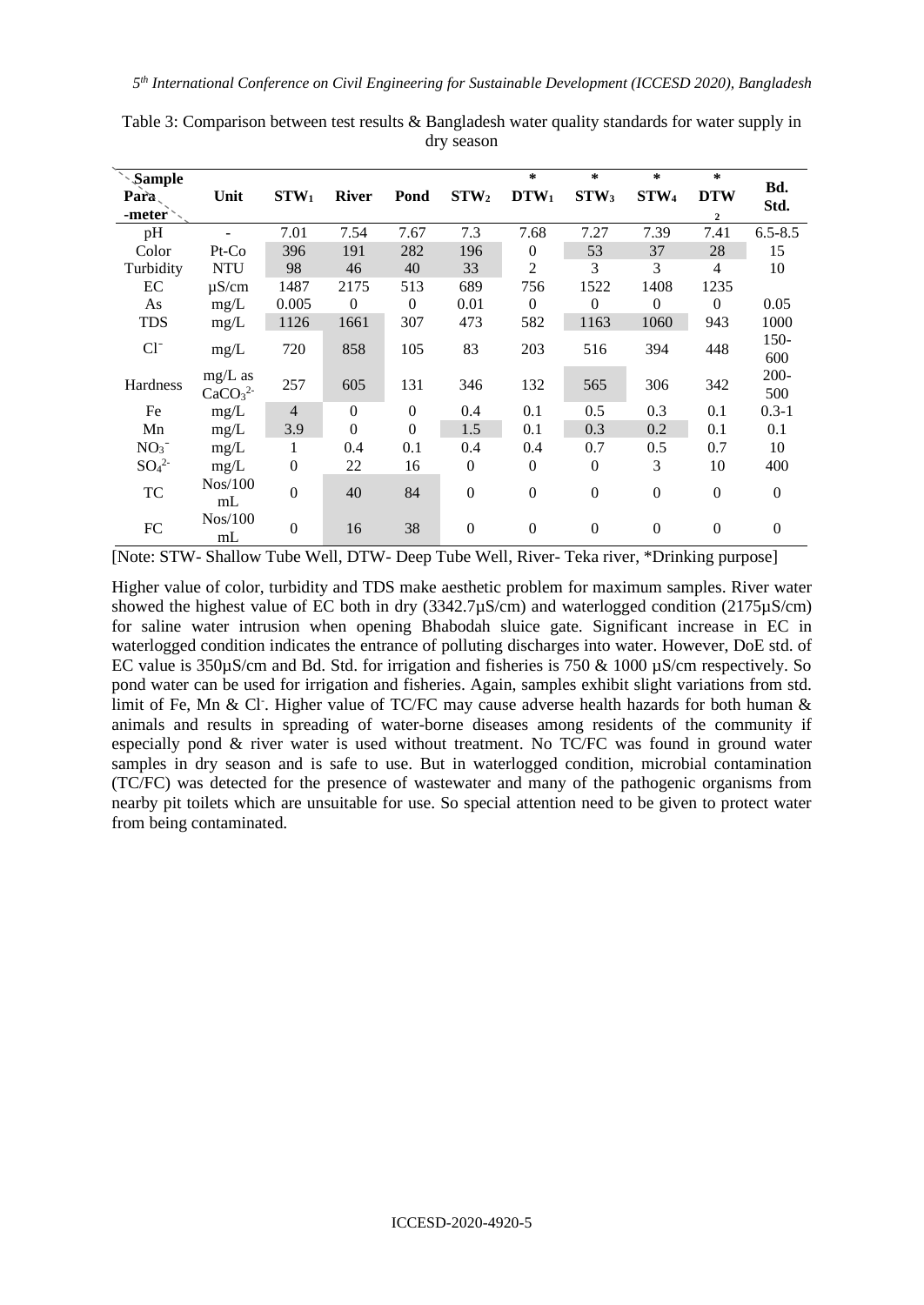| Sample<br>Parà<br>-meter     | Unit                                        | STW <sub>1</sub> | <b>River</b> | Pond             | STW <sub>2</sub> | $\ast$<br>$DTW_1$ | $\ast$<br>STW <sub>3</sub> | $\ast$<br>STW <sub>4</sub> | $\ast$<br>DTW <sub>2</sub> | Bd.<br>Std.      |
|------------------------------|---------------------------------------------|------------------|--------------|------------------|------------------|-------------------|----------------------------|----------------------------|----------------------------|------------------|
| pH                           |                                             | 7.28             | 7.58         | 7.69             | 7.32             | 7.55              | 7.12                       | 7.37                       | 7.45                       | $6.5 -$<br>8.5   |
| Color                        | $Pt$ - $Co$                                 | 370              | 268          | 252              | 153              | 7                 | 20                         | 22                         | 9                          | 15               |
| Turbidity                    | <b>NTU</b>                                  | 162              | 144          | 57               | 31               | 3                 | 10                         | 6                          | 5                          | 10               |
| EC                           | $\mu$ S/cm                                  | 1550             | 3343         | 681              | 901              | 899               | 1815                       | 1443                       | 1258                       | ÷                |
| As                           | mg/L                                        | 0.005            | $\Omega$     | $\boldsymbol{0}$ | 0.01             | $\boldsymbol{0}$  | $\Omega$                   | $\theta$                   | $\theta$                   | 0.05             |
| <b>TDS</b>                   | mg/L                                        | 915              | 1232         | 382              | 587              | 569               | 932                        | 981                        | 711                        | 1000             |
| $Cl^{-}$                     | mg/L                                        | 483              | 729          | 114              | 132              | 245               | 484                        | 360                        | 362                        | $150 -$<br>600   |
| Hardness                     | $mg/L$ as<br>CaCO <sub>3</sub> <sup>2</sup> | 455              | 781          | 273              | 548              | 621               | 859                        | 517                        | 719                        | 200-<br>500      |
| Fe                           | mg/L                                        | 3.4              | 0.1          | $\Omega$         | 0.9              | 0.3               | 0.2                        | 0.3                        | 0.3                        | $0.3 - 1$        |
| Mn                           | mg/L                                        | 2.5              | 0.2          | 0.2              | 0.3              | 0.3               | 0.4                        | 0.3                        | 0.4                        | 0.1              |
| $NO3$ <sup>-</sup>           | mg/L                                        | $\overline{4}$   | 0.1          | 0.6              | 0.1              | 0.6               | 1.8                        | 0.6                        | 0.8                        | 10               |
| SO <sub>4</sub> <sup>2</sup> | mg/L                                        | $\mathbf{0}$     | 59           | 1                | $\mathbf{0}$     | $\overline{0}$    | 2                          | 1                          | 5                          | 400              |
| <b>TC</b>                    | Nos/100<br>mL                               | $\overline{7}$   | 48           | 70               | 11               | 3                 | 5                          | 8                          | 6                          | $\Omega$         |
| ${\rm FC}$                   | $Nos/100$<br>mL                             | $\mathbf{1}$     | 24           | 39               | 3                | $\mathbf{1}$      | 3                          | 5                          | $\mathbf{1}$               | $\boldsymbol{0}$ |

Table 4: Comparison between test results and Bangladesh water quality standards for water supply in waterlogged condition

[Note: STW- Shallow Tube Well, DTW- Deep Tube Well, River- Teka river, \*Drinking purpose]

### **3.3 Semi Quantitative Risk Assessment for water**

By using risk assessment matrix in table  $1 \&$  equation (1), risk level is analysed for all the samples and is represented as in figure 5  $\&$  6. STW<sub>1</sub> shows highest risk level (Medium) for Fe in both seasons. Again, in fig.6, risk level of all the samples except river & pond water in waterlogged condition rise significantly for the presence of waste water from nearby pit toilet and different garbage. And in both seasons, it is very likely to contaminate river and pond water on regular basis with pathogens that could result in spreading of water-borne diseases among residents of the community. It is also observed that risk level of tube well water samples rise from low to medium. So people should be conscious for using pond  $\&$  river water, especially for all the drinking water sources during water logged condition.





Fig.5: Risk assessment graph for Fe Fig.6: Risk assessment graph for TC/FC

### **3.4 Exploration of Sanitation Situation**

The results are presented by taking consecutive 3 months average data shown in table 5. It can be seen that EC, TDS & TSS values are so high which indicate the presence of organic, inorganic particles and water pollutants. So direct flow of these samples may damage aquatic life and contaminates water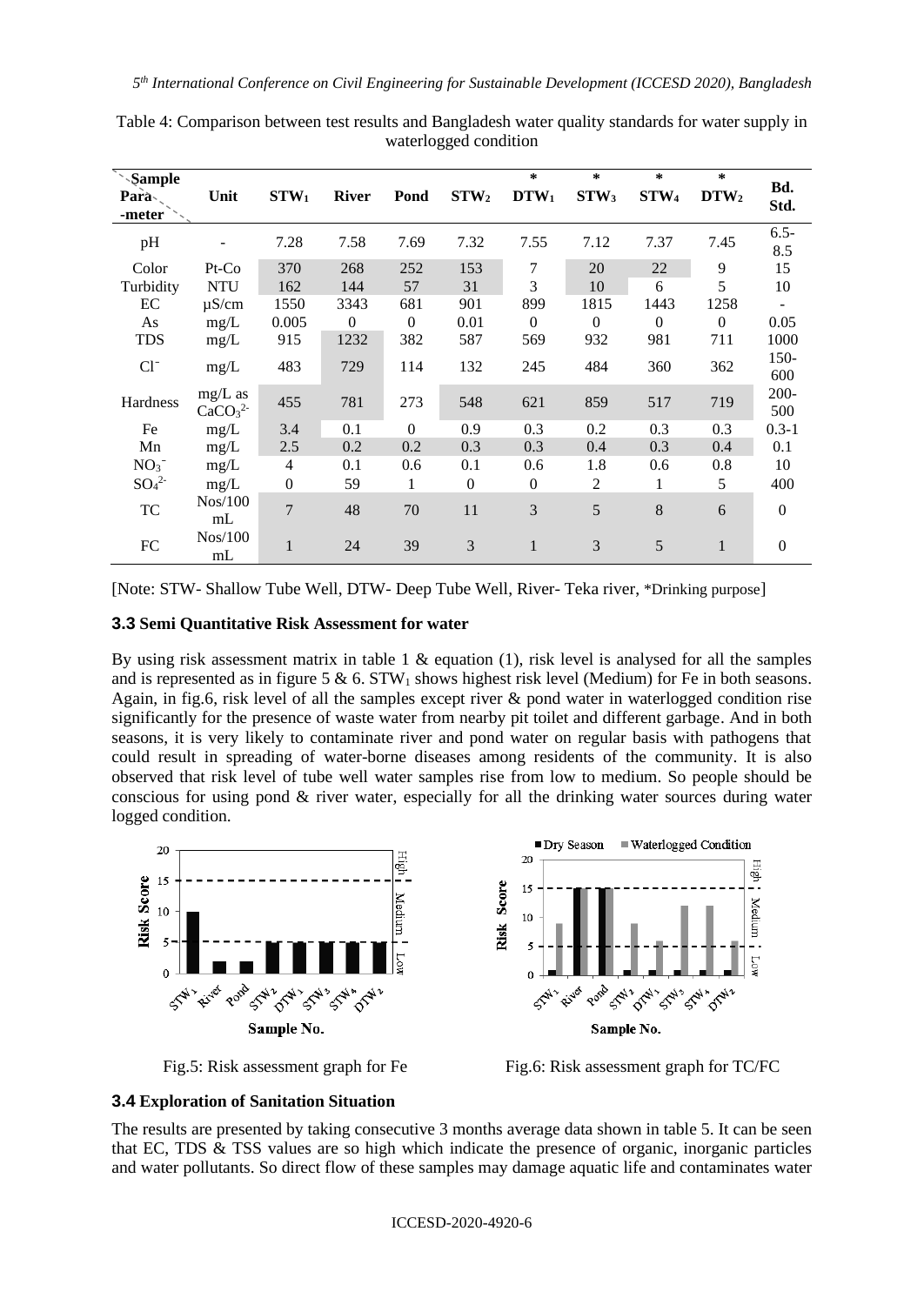bodies. Higher values of BOD & COD indicate water pollution, toxicity of effluents and existence of huge quantity of biologically resistant organic substances that poses high risk for environment. High chloride content ( $>600$ mg/L) discharged from S-1 & S-3 into inland water distribution system indicate sewage pollution. High amount of TC/FC containing in the samples contaminates tube well water used for drinking purpose as toilet or septic tank is situated near the tube well (<30m).

| Sample No.<br><b>Parameter</b> | Unit                                        | $S-1$          | $S-2$ | $S-3$ | <b>Std.</b> for sewage<br>discharge into<br>inland water |
|--------------------------------|---------------------------------------------|----------------|-------|-------|----------------------------------------------------------|
| pH                             |                                             | 7.9            | 7.67  | 8.11  | $5.5 - 9$                                                |
| Color                          | $Pt$ - $Co$                                 | 1619           | 2467  | 503   |                                                          |
| Turbidity                      | <b>NTU</b>                                  | 1534           | 1802  | 216   |                                                          |
| D <sub>O</sub>                 | mg/L                                        | 1.1            | 1.2   | 1.7   | $4.5 - 8*$                                               |
| <b>BOD</b>                     | mg/L                                        | 197            | 355   | 133   | $40*$                                                    |
| <b>COD</b>                     | mg/L                                        | 588            | 607   | 367   | 250                                                      |
| EC                             | $\mu$ S/cm                                  | 1762           | 1222  | 4657  |                                                          |
| <b>TDS</b>                     | mg/L                                        | 1567           | 556   | 2641  | 1500                                                     |
| <b>TSS</b>                     | mg/L                                        | 2469           | 1801  | 347   | 100                                                      |
| $Cl^{-}$                       | mg/L                                        | 671            | 345   | 1806  | 600                                                      |
| Hardness                       | $mg/L$ as<br>CaCO <sub>3</sub> <sup>2</sup> | 932            | 686   | 949   |                                                          |
| NO <sub>3</sub>                | mg/L                                        | 3              | 9     | 5     | 250*                                                     |
| SO <sub>4</sub> <sup>2</sup>   | mg/L                                        | $\overline{c}$ | 3     | 101   | 400                                                      |
| PO <sub>4</sub> <sup>3</sup>   | mg/L                                        | $\overline{4}$ | 8     | 5     | $35*$                                                    |
| TC                             | Nos./100mL                                  | 31             | 89    | 48    |                                                          |
| FC                             | Nos./100mL                                  | 22             | 36    | 27    |                                                          |

Table 5: Comparison among the waste water samples in waterlogged condition

[S-1 is collected from waterlogged septic tank water beside Peoples' living & shallow tubewell; S-2 is collected from pond beside pit latrine used for washing and S-3 is from river beside pit latrine used for washing & household purpose; \*according to ECR'97 & others are according to BIS 2296: 1982]

#### **3.5 Semi Quantitative Risk Assessment for Waste Water**

By using risk assessment matrix (WHO) in table 2, risk level is analysed for all the samples and represented as following graphs.





Fig.7: Risk assessment graph for TC, FC, DO, Fig.8: Risk assessment graph for TDS & Cl<sup>-</sup> BOD, COD & TSS

In fig.7, all the samples lie in the range of high risk. S-1 shows maximum risk score (32). Due to lack of DO and for the presence of excessive amount of TC, FC, BOD, COD & TSS during or after water logged condition, it has possibility to leach waste water from pit to the nearby shallow tube well and contaminate water that can be injurious to health for the users. For excessive amount of TDS  $\&$  Cl<sup>-</sup>, there is possibility to cause sewage pollution in nearby Teka river by S-3 effluents and can be harmful to human health if use without treatment.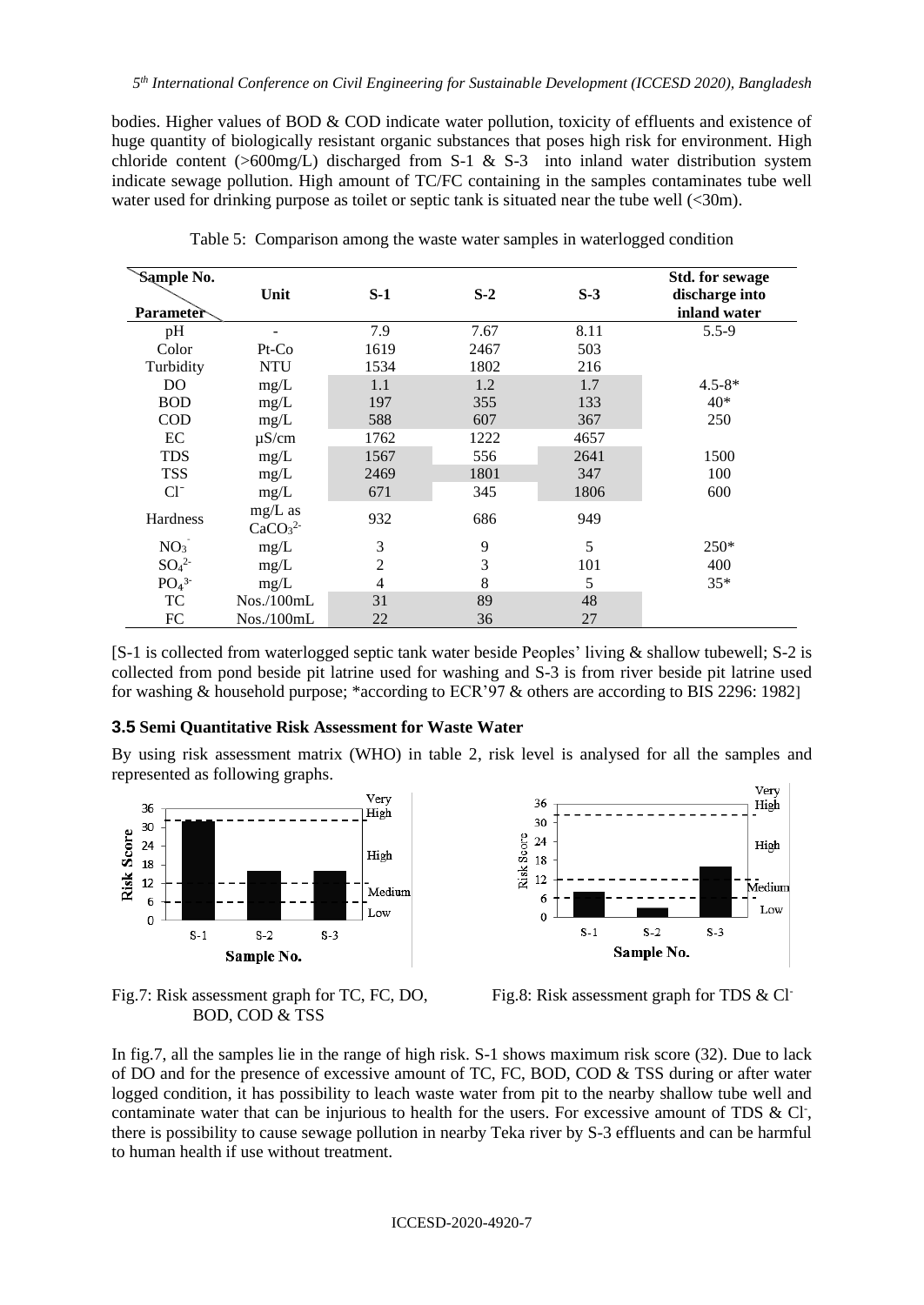## **3.6 Improving Option of Water quality**

### **3.6.1 Rain Water Harvesting**

It is the technique of collection, conveyance & storage of rain water into reservoirs/tanks that consists of elements as roof catchment, gutters, down pipes, first flush devices, filter chamber, storage tank/reservoir & hand pump or other supply system. Schematic diagram of rain water harvesting is shown in fig. 9.



Fig.9: Rain water harvesting

Considering 50 household as a cluster, total study area can be divided into 10 clusters. If per cluster has 250 person and 10 lpcd water is used for drinking  $\&$  cooking, then monthly demand will be 75 m<sup>3</sup> (using equation 2). Assuming total roof area is 2500 m². So by equation 3, monthly yield can be calculated and by using these calculations, graphs can be drawn as following fig. 10 & 11.

From the calculation, water demand & rainwater supply curve are drawn in fig. 10. In fig. 11, cumulative Monthly Supply is  $2826.25$  m<sup>3</sup> & cumulative Monthly demand is  $900m^3$ . From the data found in graphs, required storage volume in rain water harvesting system can be calculated in table 6.



Fig.10: Water demand vs. potential supply curve Fig.11: Cumulative demand vs. supply curve

Table 6: Mass Curve Analysis for Required Storage Volume

| Month | <b>Monthly</b><br>Rainfall (mm) | <b>Monthly</b><br>Supply $(m^3)$ | Monthly<br>Demand $(m^3)$ | <b>Monthly</b><br>Stored $(m^3)$ | <b>Required</b><br><b>Storage</b><br>Volume $(m^3)$ |
|-------|---------------------------------|----------------------------------|---------------------------|----------------------------------|-----------------------------------------------------|
|-------|---------------------------------|----------------------------------|---------------------------|----------------------------------|-----------------------------------------------------|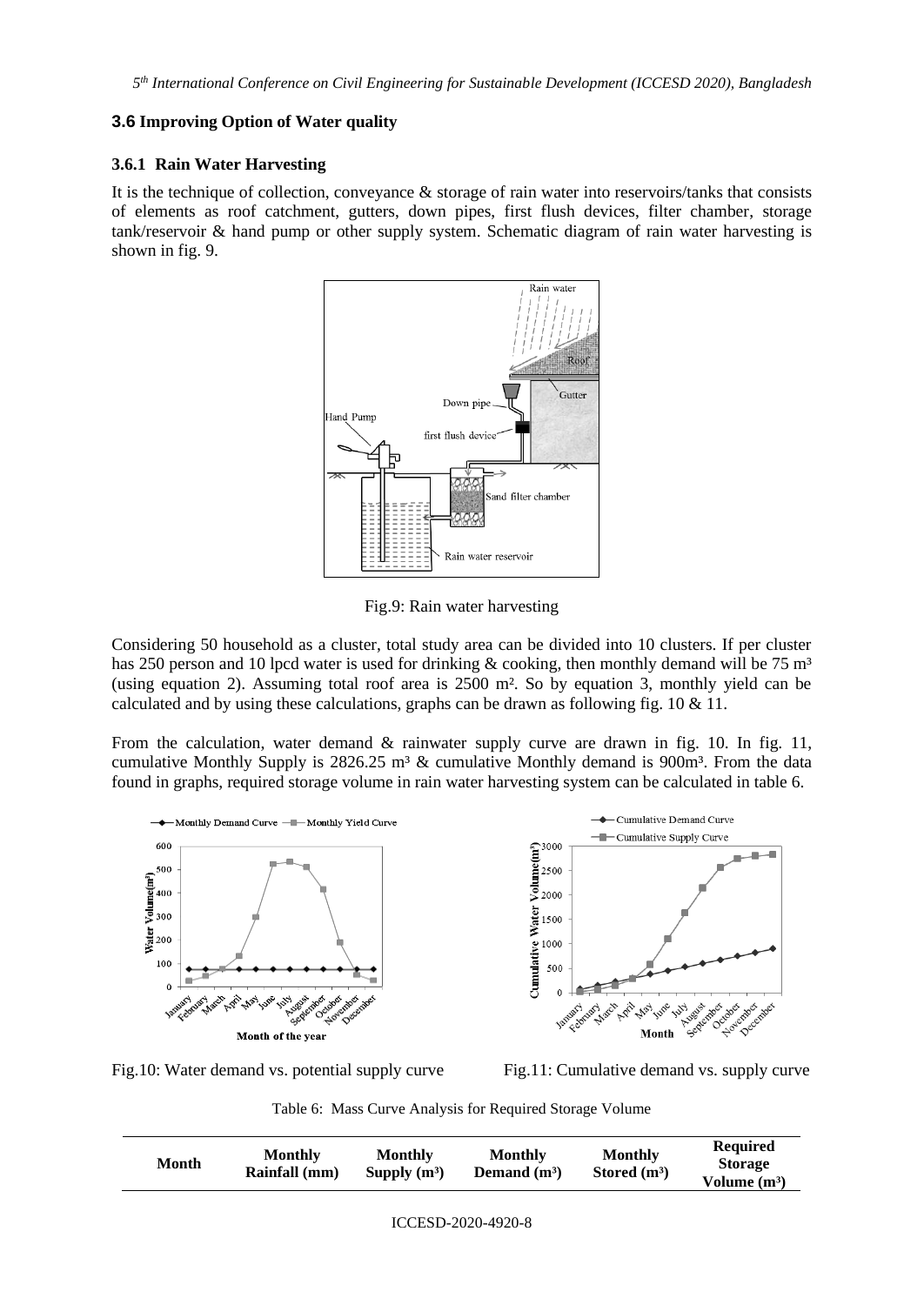*5 th International Conference on Civil Engineering for Sustainable Development (ICCESD 2020), Bangladesh*

| January   | 14.8  | 25.9  | 75 | $-49.1$   |     |
|-----------|-------|-------|----|-----------|-----|
| February  | 26.1  | 45.7  | 75 | $-29.325$ |     |
| March     | 44.6  | 78.05 | 75 | 0         |     |
| April     | 75.4  | 131.9 | 75 | 0         |     |
| May       | 169.9 | 297.3 | 75 | 0         |     |
| June      | 298.7 | 522.7 | 75 | 0         |     |
| July      | 304.1 | 532.2 | 75 |           | 150 |
| August    | 291.8 | 510.6 | 75 | $\Omega$  |     |
| September | 236.9 | 414.6 | 75 | 0         |     |
| October   | 107.9 | 188.8 | 75 | $\Omega$  |     |
| November  | 29    | 50.8  | 75 | $-24.25$  |     |
| December  | 15.8  | 27.6  | 75 | $-47.35$  |     |

# **3.6.2 Measures taken for Tubewell**





Fig.12: Leakage on tube well Fig.13: Flood resilience protected well

Fig.12 shows leaks in tubewell from which contaminated water enters into tube well during water logging and make water harmful to the users. So, the leakage should be repaired. A flood resilient protected well can be constructed for preventing flood water contacting with the tube well. In fig 13, schematic diagram of that well is shown. For constructing the well, a concrete apron  $(21m \text{ high from})$ ground level) is needed to direct flood water away from the well. A sanitary seal (1-3m) can be provided with clay, grout & concrete to prevent infiltration of contaminants.

# **3.7 Improving Option of Sanitation System**

# **3.7.1 Mound-built Latrine**

In fig.14, the schematic diagram of mound-built latrine is shown. Bottom of the pit should be at least 2 m above ground water table. Minimum horizontal distance should be 30 m between a pit and water source to limit microbial contamination. For 10 nos. of users & 5 years design life, effective volume of the pit  $4 \text{ m}^3$  [Using equation 4]. If size of circular pit is 1.25m, depth of the pit will be 3.25m. For rectangular pit of 1.25m, required depth will be 2.56m.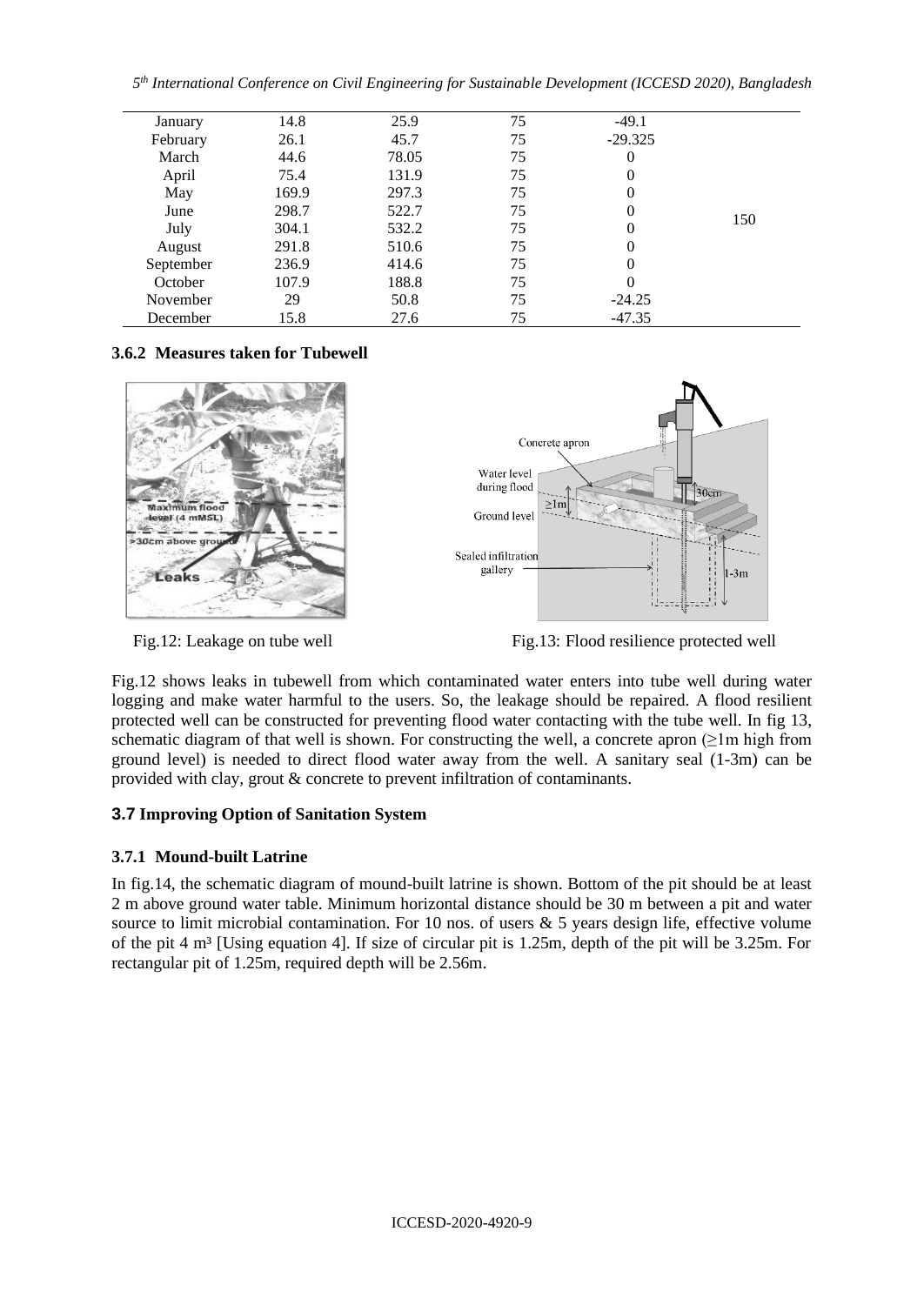*5 th International Conference on Civil Engineering for Sustainable Development (ICCESD 2020), Bangladesh*



Fig.14: Mound-built latrine

## **3.7.2 Floating Latrine**

Floating latrine is temporary basis used latrine during flood. 6 nos. of plastic drums are used. 3 are used for keeping toilet afloat. 2 are used for installing filtration system having filter material. One is used for installation of pan (3 holes for faecal matter, urine & cleansing water). Collected cleansing water is flown through filter media and finally discharged into water.



Fig.15: Floating latrine Fig.16: Detailed Schematic diagram of floating latrine

Floating latrine is temporary basis used latrine during flood. 6 nos. of plastic drums are used. 3 are used for keeping toilet afloat. 2 are used for installing filtration system having filter material. One is used for installation of pan (3 holes for faecal matter, urine & cleansing water). Collected cleansing water is flown through filter media and finally discharged into water. Detail schematic diagram of floating latrine is shown in fig.15 & 16.

### **4. CONCLUSIONS**

Water quality and sanitation system of the study area were affected in many ways for waterlogging and drainage congestion. In tubewells, no TC/FC was found in dry season but microbial contamination (TC/FC) was found in waterlogged condition which pose medium level of threat according to WHO sami-quantitative risk approach. Overall,  $DTW<sub>1</sub>$  is the most suitable drinking water source in dry season and DTW<sub>2</sub> also seems good except high color concentration (28 Pt-Co). But in waterlogged condition, both DTWs water samples show high concentration of hardness, Mn, TC &